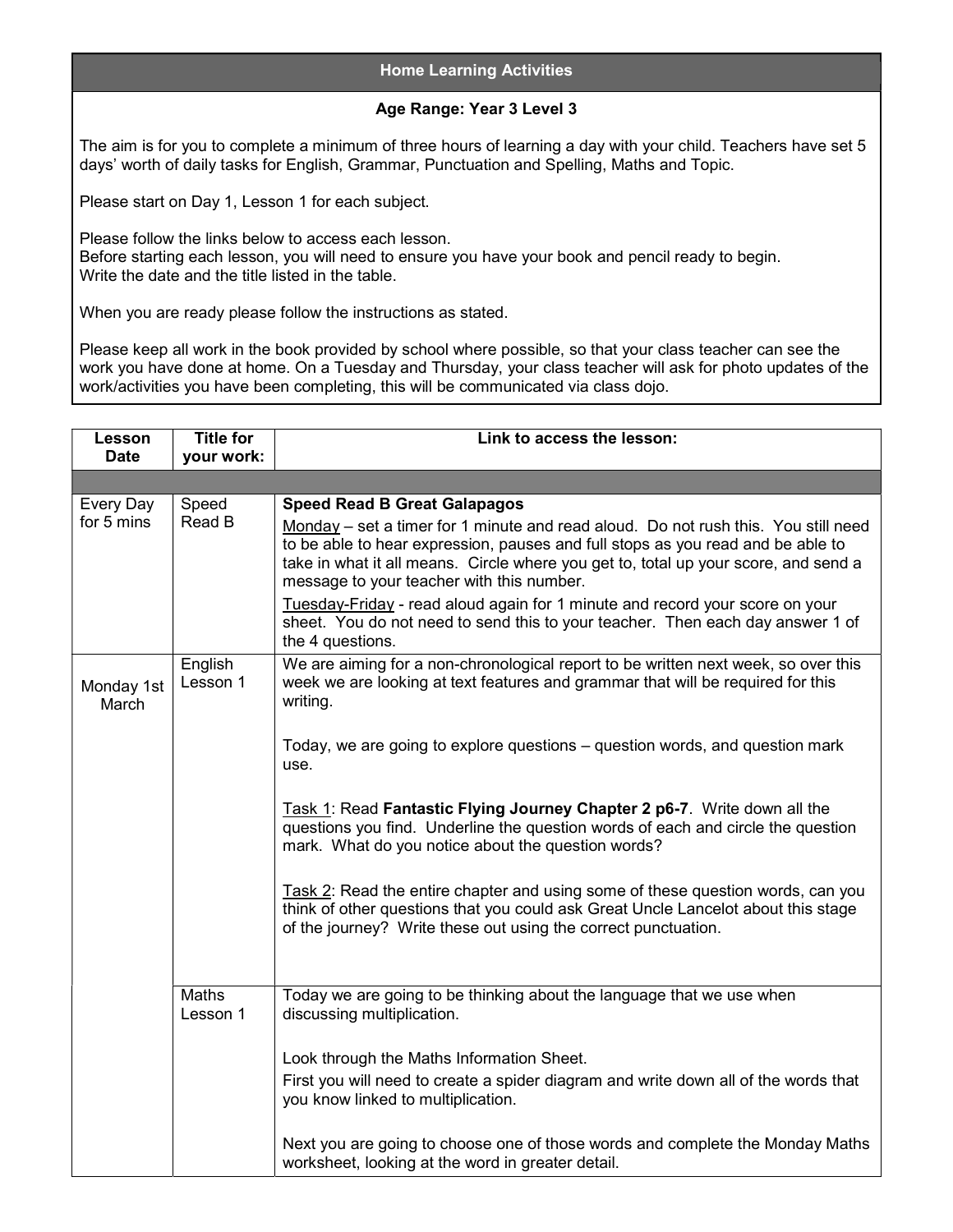|                       | <b>GPS</b>          | Read through the GPS PowerPoint called GPS Monday 1 <sup>st</sup> March.                                                                                             |
|-----------------------|---------------------|----------------------------------------------------------------------------------------------------------------------------------------------------------------------|
|                       | Lesson 1            |                                                                                                                                                                      |
|                       |                     | Using the examples on the PowerPoint to help you, think of dialogue (speech) for<br>the different pictures. Use the correct punctuation.                             |
|                       |                     | The worksheet is called- GPS- Monday 1 <sup>st</sup> March - level 3 and 4                                                                                           |
|                       | Topic<br>Lesson 1   | Today we are going to be learning about animals that live in different habitats in<br>the 7 continents (plus the Arctic). First, read through the information on the |
|                       | Geography           | Geography Information Sheet 1.3.21, which discusses a variety of animals in each                                                                                     |
|                       |                     | continent. When prompted, you will need to complete the Geography Activity<br>Sheet 1.3.21, followed by the Animal Fact File Sheet 1.3.21.                           |
|                       |                     |                                                                                                                                                                      |
| Tuesday               | English<br>Lesson 2 | Today, we will continue to create questions about our text.                                                                                                          |
| 2 <sup>nd</sup> March |                     | Read Fantastic Flying Journey Chapter 3 in three stages:                                                                                                             |
|                       |                     | 1. Page 1-6                                                                                                                                                          |
|                       |                     | 2. Page $7 - 14$<br>3. Page $15 - 20$                                                                                                                                |
|                       |                     | After each section, think of questions based on the following areas before moving                                                                                    |
|                       |                     | to the next one (you may not have a question for each area after every section):                                                                                     |
|                       |                     | Country<br>$\bullet$<br>Rivers and landscape                                                                                                                         |
|                       |                     | Weather                                                                                                                                                              |
|                       |                     | Animals                                                                                                                                                              |
|                       |                     | Plants                                                                                                                                                               |
|                       |                     | Don't forget the question words and question mark for these sentences.                                                                                               |
|                       | Maths               | Today we are thinking about the relationship between the 2 and 4 times tables.                                                                                       |
|                       | Lesson 2            | Work through the information on the Maths Information sheet, looking at the<br>Tuesday section.                                                                      |
|                       |                     | Once you have worked thorough the information on the worksheet then you need<br>to complete the Tuesday Level 3 and 4 maths worksheet.                               |
|                       | <b>GPS</b>          | Today we are going to write speech in speech bubbles.                                                                                                                |
|                       | Lesson 2            | Use the worksheet call GPS - Tuesday 2 <sup>nd</sup> March - level 3 and 4. Write in the<br>speech bubbles a conversation between the frogs and the parrots.         |
|                       |                     | After that, write out the dialogue (using the correct punctuation. Remember-new                                                                                      |
|                       |                     | speaker, new line.                                                                                                                                                   |
|                       | Topic<br>Lesson 2   | Follow and complete the activities on PE Activities 2.3.21 sheet.                                                                                                    |
|                       | <b>PE</b>           |                                                                                                                                                                      |
|                       |                     |                                                                                                                                                                      |
| Wednesday             | English<br>Lesson 3 | This lesson is all about ways of organising a text for a non-chronological report:<br>headings and sub-headings.                                                     |
| 3rd March             |                     | Read the PowerPoint 03.03.21 Wednesday Level 2-4 Heading & Sub-headings                                                                                              |
|                       |                     | Part 1.                                                                                                                                                              |
|                       |                     | Complete the tasks, matching the sub-headings to the texts $-$ 03.03.21<br>Wednesday Activity Sheet Sub-headings, and thinking of a sub-heading for the              |
|                       |                     | sheet 03.03.21 Wednesday Level 2-4 Application Activity Headings and Sub-<br>Headings.                                                                               |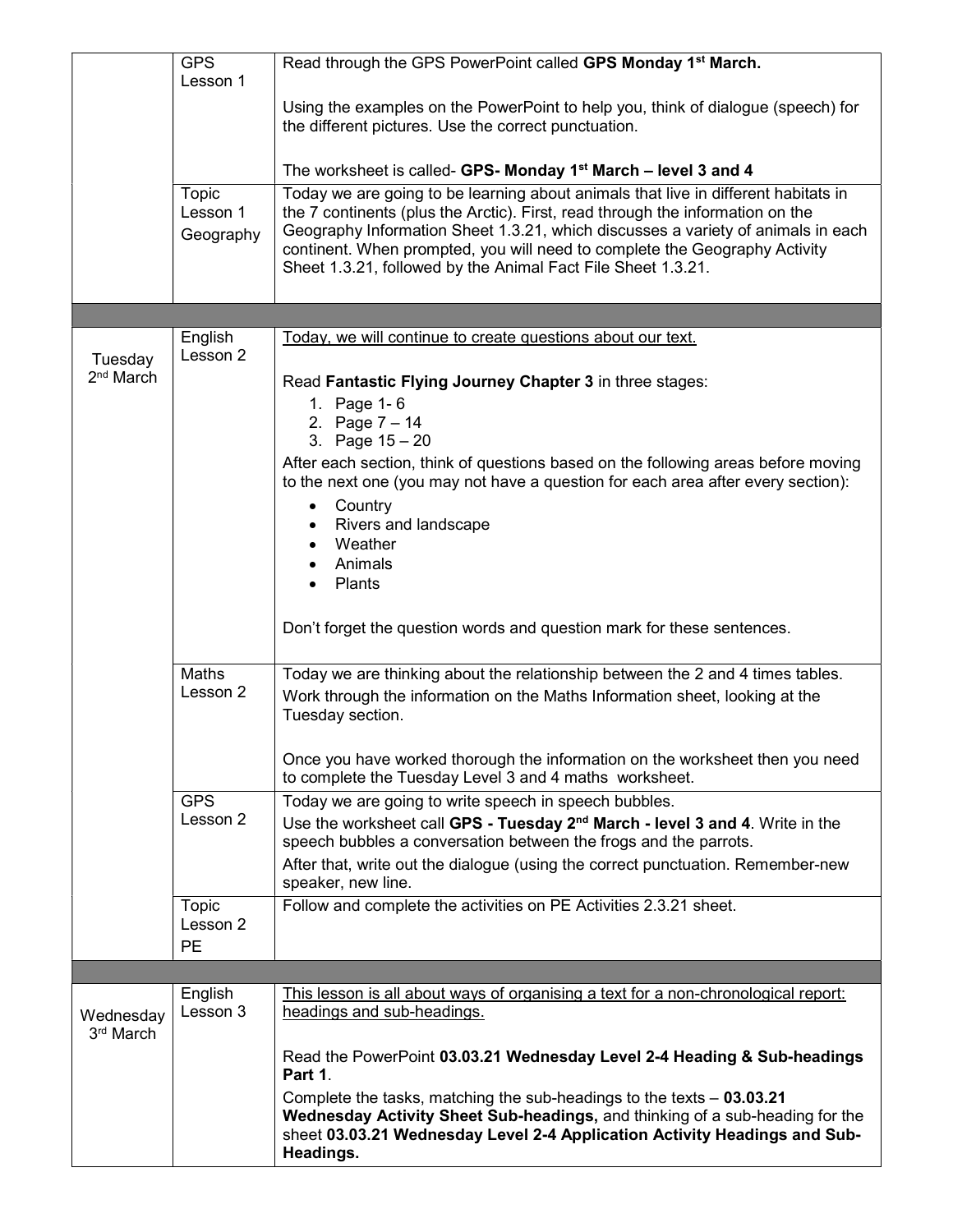|                                   |                          | Either print out or copy out into your books please.                                                                                                                                                                                                                                                                                                                                                               |
|-----------------------------------|--------------------------|--------------------------------------------------------------------------------------------------------------------------------------------------------------------------------------------------------------------------------------------------------------------------------------------------------------------------------------------------------------------------------------------------------------------|
|                                   | Maths<br>Lesson 3        | Today we are thinking about the relationship between the 4 and 8 times tables.<br>Work through the information on the Maths Information sheet, looking at the<br>Wednesday section.                                                                                                                                                                                                                                |
|                                   |                          | Once you have worked thorough the information on the worksheet then you need<br>to complete the Wednesday Level 3 and 4 Maths worksheet.                                                                                                                                                                                                                                                                           |
|                                   | <b>GPS</b><br>Lesson 3   | Today we are going to think of synonyms for the word 'said'.<br>Example<br>"I can't wait for the summer holidays!" said Emma.                                                                                                                                                                                                                                                                                      |
|                                   |                          | "I can't wait for the summer holidays!" shouted Emma.                                                                                                                                                                                                                                                                                                                                                              |
|                                   |                          | The worksheet is called GPS-Wednesday 3rd March-level 3 and 4.                                                                                                                                                                                                                                                                                                                                                     |
|                                   | Topic<br>Lesson 3<br>Art | Using the information from last week's Art lesson, let's see what you remember!<br>Write a list of warm and cool colours. Why do you think artists use contrast<br>colours?                                                                                                                                                                                                                                        |
|                                   |                          | This week, you are going to create a cool colour background. If you have paints,<br>please use these. If you do not have paints, you can use felt pencil crayons, wax<br>crayons, felt tips, or different colour pieces of paper.                                                                                                                                                                                  |
|                                   |                          | First, you are going to create the bottom of the picture (this could be a field, or the<br>sea). Try and use different shades of your colour to blend together and make it<br>look realistic and interesting. Next, you are going to create the sky. Again using<br>different shades of light and dark blue (you can even use white for the clouds!) you<br>can use the picture below for some inspiration $\odot$ |
|                                   |                          |                                                                                                                                                                                                                                                                                                                                                                                                                    |
|                                   |                          |                                                                                                                                                                                                                                                                                                                                                                                                                    |
|                                   |                          | Please keep this picture safe as you will be using it again!                                                                                                                                                                                                                                                                                                                                                       |
|                                   |                          |                                                                                                                                                                                                                                                                                                                                                                                                                    |
| Thursday<br>4 <sup>th</sup> March | English<br>Lesson 4      | We are continuing exploring ways of organising a text for a non-chronological<br>report: headings and sub-headings.                                                                                                                                                                                                                                                                                                |
|                                   |                          | Read the PowerPoint 04.03.21 Thursday Level 2-4 Heading & Sub-headings<br>Part 2.                                                                                                                                                                                                                                                                                                                                  |
|                                   |                          | Complete the task on Screen 4, becoming a Book Detective and you will need to<br>use Fantastic Flying Journey Chapter 3 again                                                                                                                                                                                                                                                                                      |
|                                   |                          | Write the task into your writing book.                                                                                                                                                                                                                                                                                                                                                                             |
|                                   | <b>Maths</b><br>Lesson 4 | Today we are going to be comparing multiplication statements.<br>Work through the information on the Maths information sheet, looking at the<br>Thursday section.                                                                                                                                                                                                                                                  |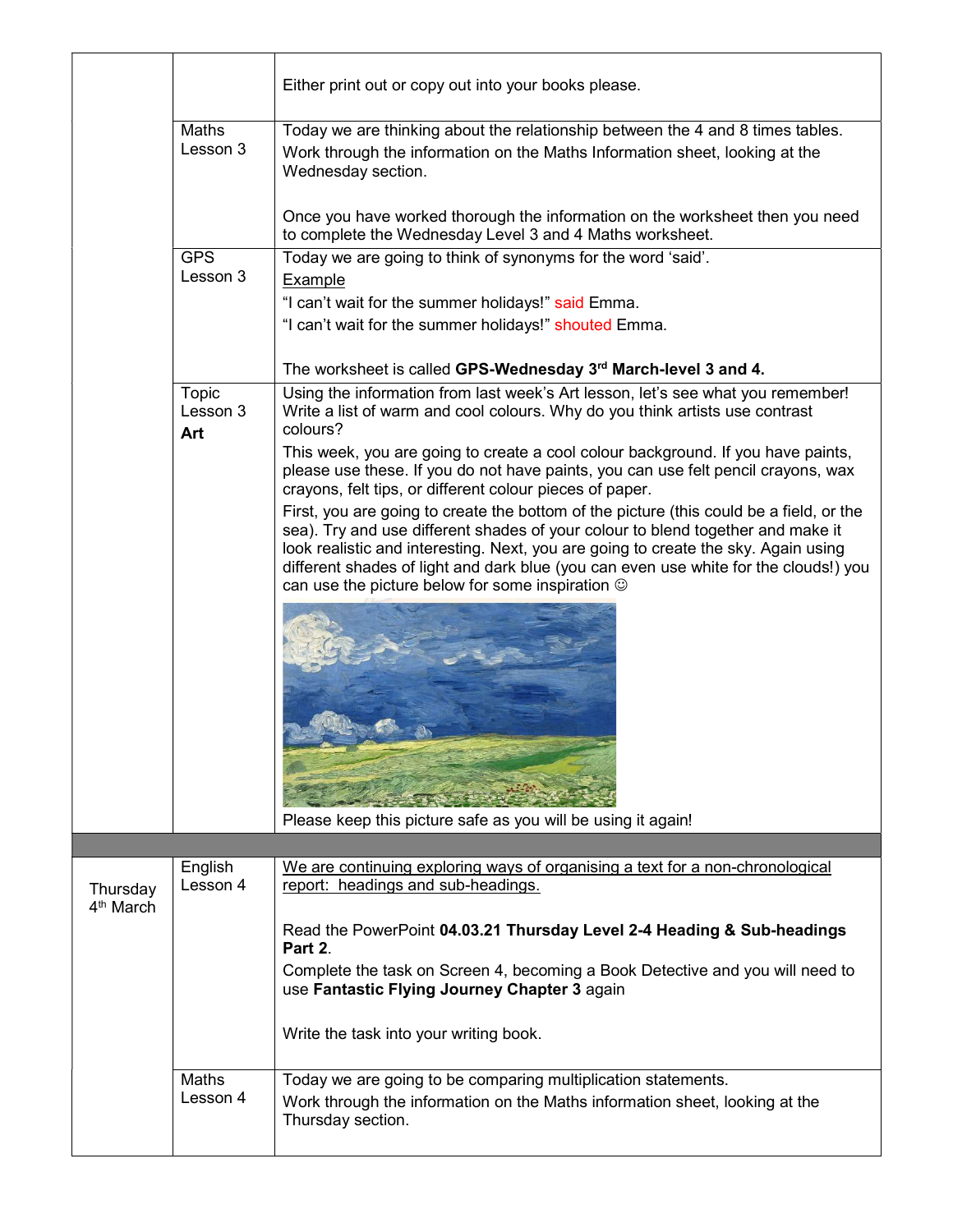|                        | Once you have read through and understood the information from the information<br>sheet then you will need to complete the Thursday Level 3 and 4 Worksheet.                                                                                                                                                                                                                                                           |
|------------------------|------------------------------------------------------------------------------------------------------------------------------------------------------------------------------------------------------------------------------------------------------------------------------------------------------------------------------------------------------------------------------------------------------------------------|
| <b>GPS</b><br>Lesson 4 | Today's handwriting is practicing the formation and join for the letter 'u'.                                                                                                                                                                                                                                                                                                                                           |
| Handwriting            | You will first look at this ascending letter and ensure it is tall enough, that the bar<br>across is not too wide. Then you will practice its join 'uu'.                                                                                                                                                                                                                                                               |
|                        | Do 5 lines of each. Make sure your pencil is sharpened.                                                                                                                                                                                                                                                                                                                                                                |
|                        | Think about how you sit - do not slouch or lean on your arm as this can make your<br>writing messy.                                                                                                                                                                                                                                                                                                                    |
|                        | Perhaps you need to tilt your book slightly if you are left-handed.                                                                                                                                                                                                                                                                                                                                                    |
| Topic<br>Lesson 4      | This week, we are going to be doing an experiment to see the effects of hot air and<br>cold air on a balloon.                                                                                                                                                                                                                                                                                                          |
| <b>Science</b>         | For this, you will need two containers, one filled with hot tap water and the other<br>with ice and cold water. You will also need 1 balloon and a 1.25 litre (or 2litre)<br>plastic soft drink bottle. The larger the bottle the more room the air has to push up<br>and expand.                                                                                                                                      |
|                        | First, we are going to fill in the first 3 boxes from the Science Experiment Sheet<br>4.3.21. In the top box you need to create a TITLE. This should be a question you<br>would like to answer from this experiment - e.g. What effect does hot and cold air<br>have on a balloon?                                                                                                                                     |
|                        | In the second box, you are going to list all of the <b>EQUIPMENT</b> you need to use<br>(make sure you use bullet points for each thing!).                                                                                                                                                                                                                                                                             |
|                        | In the third box, you are going to write your <b>PREDICTION</b> . This is going to be what<br>you think will happen when the balloon is placed in <b>hot</b> water, and what you think<br>will happen when it is placed in cold water. Use these sentence stems to help you<br>if you need them. I predict that when the balloon is in hot water it will<br>. I predict that when the balloon is in cold water it will |
|                        |                                                                                                                                                                                                                                                                                                                                                                                                                        |
|                        | Next, we are going to do the experiment! © Follow these steps carefully!                                                                                                                                                                                                                                                                                                                                               |
|                        | Blow the balloon up to stretch it and help make it more flexible and let the<br>1.<br>air out.                                                                                                                                                                                                                                                                                                                         |
|                        | 2. Place the balloon over the mouth of the empty plastic bottle.                                                                                                                                                                                                                                                                                                                                                       |
|                        | 3. Stand the bottle in the centre of the container filled with hot water (please<br>make sure an adult is there to help with this part!). Wait a few minutes and<br>notice what happens to the balloon.                                                                                                                                                                                                                |
|                        | 4. Remove the bottle from the hot water and place it in the container with cold<br>water and ice. Wait a few moments and notice what happens to the balloon<br>this time.                                                                                                                                                                                                                                              |
|                        | 5. Repeat step 3 and 4 again to see if the same happensit's amazing!                                                                                                                                                                                                                                                                                                                                                   |
|                        | Now you have finished the experiment, we need to complete the rest of the boxes<br>on our sheet. In the fourth box, you need to write the <b>METHOD</b> . This is what you<br>did at each step during the experiment. You need to make sure they are precise<br>(like instructions). Use numbers and make sure they are in chronological order.                                                                        |
|                        | Next, you need to fill out the RESULTS section. This is what happened when you<br>put the balloon in hot water, and what happened when you put it in cold water.                                                                                                                                                                                                                                                       |
|                        | Lastly, you need to fill the last box with your <b>CONCLUSION</b> . This is what you think<br>this experiment tells you about the effect hot and cold air has on a hot air balloon.                                                                                                                                                                                                                                    |